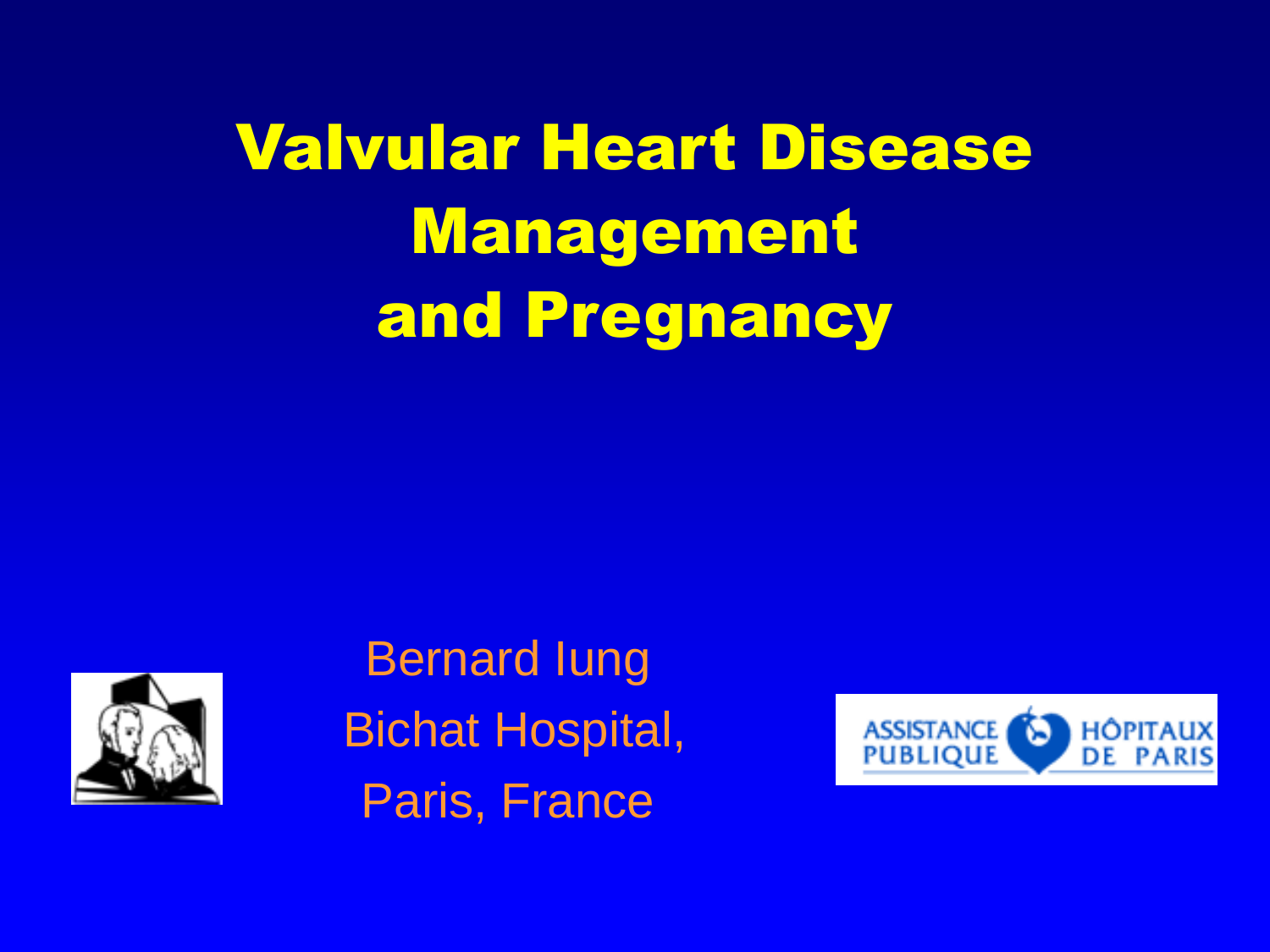# Clinical History

#### 37-year old woman

- $\checkmark$  Immigrant from Northern Africa, in France for 2 years
- √ No known heart disease
- 2 uneventful pregnancies in 1999 and 2002

 $\triangleright$  Consultation during the 4<sup>th</sup> pregnancy (16 weeks) Claims to be asymptomatic

- $\checkmark$  Clinical examination
	- Diastolic murmur 3/6, OS, B1 +
	- No sign of CHF, BP 120/70
	- 65 Kg 1.62m (BSA: 1.69)
	- Sinus rhythm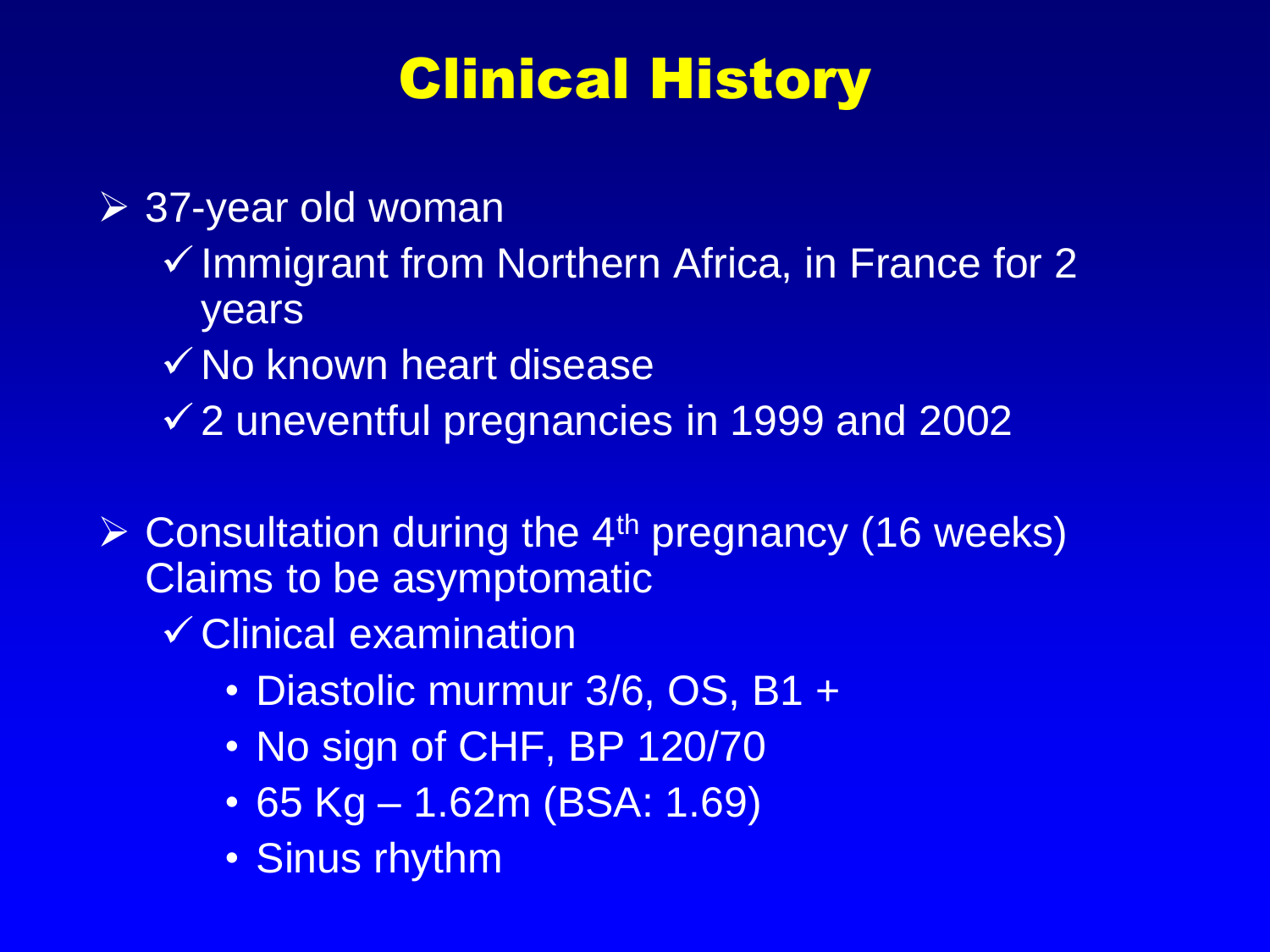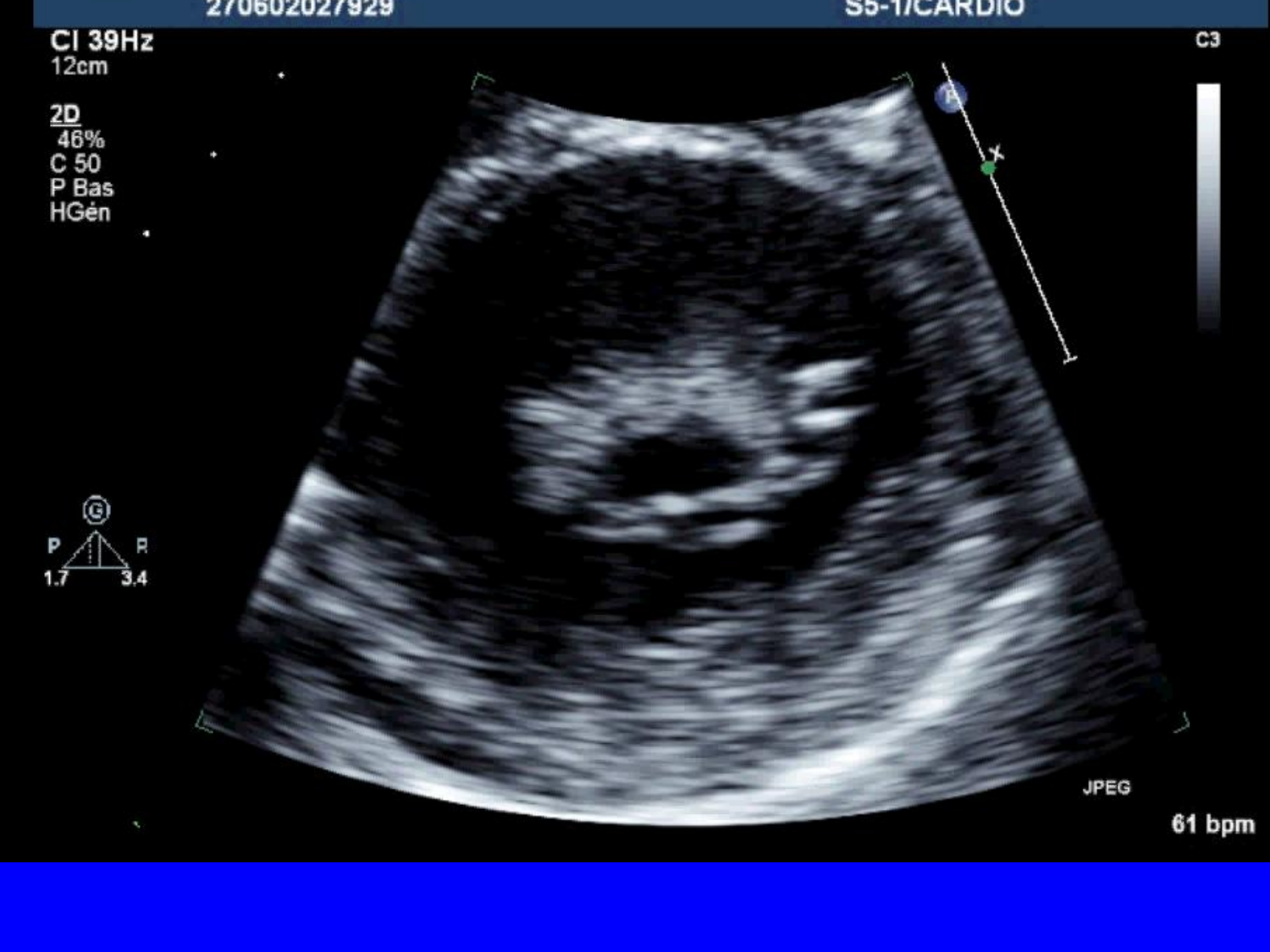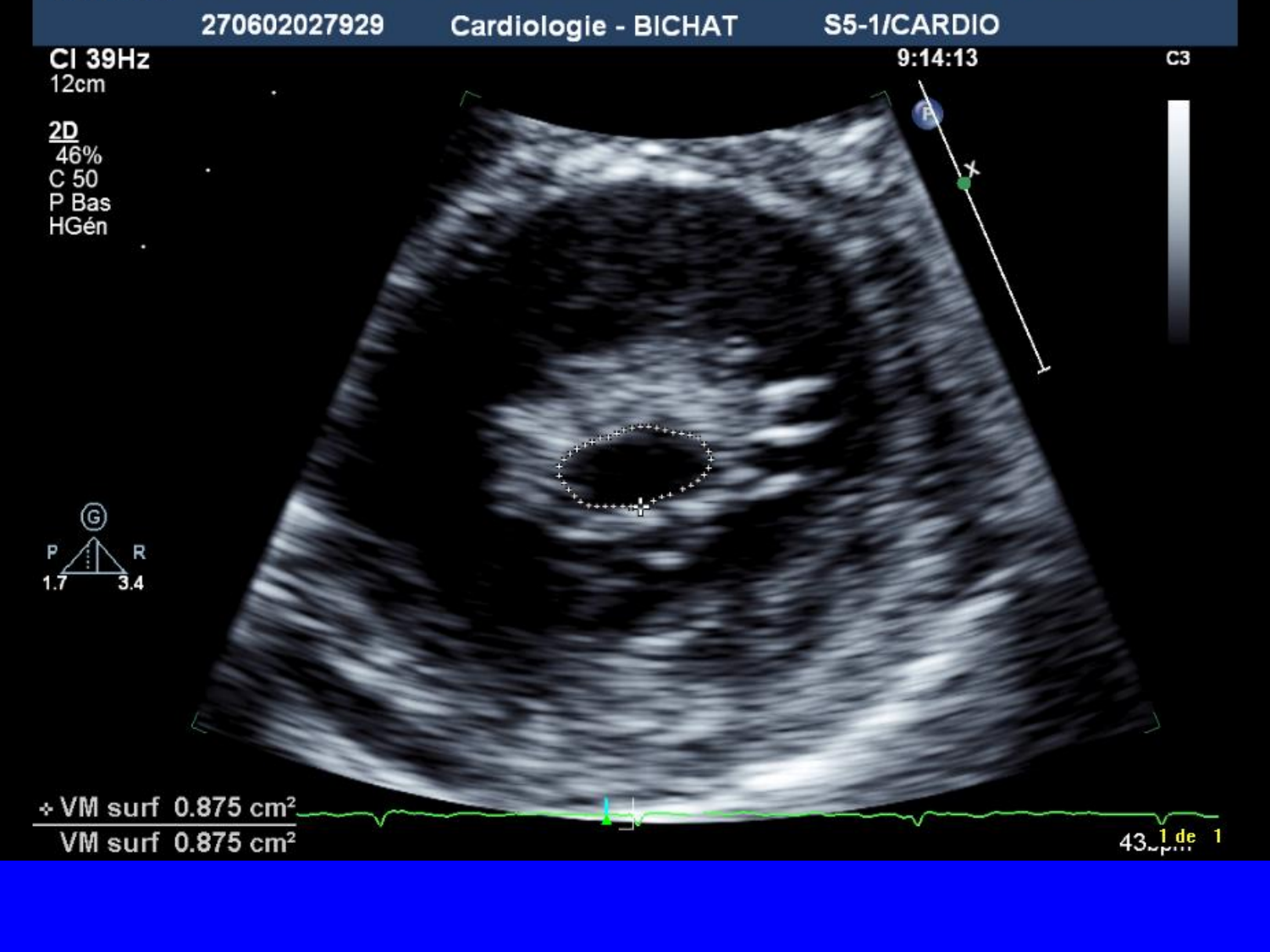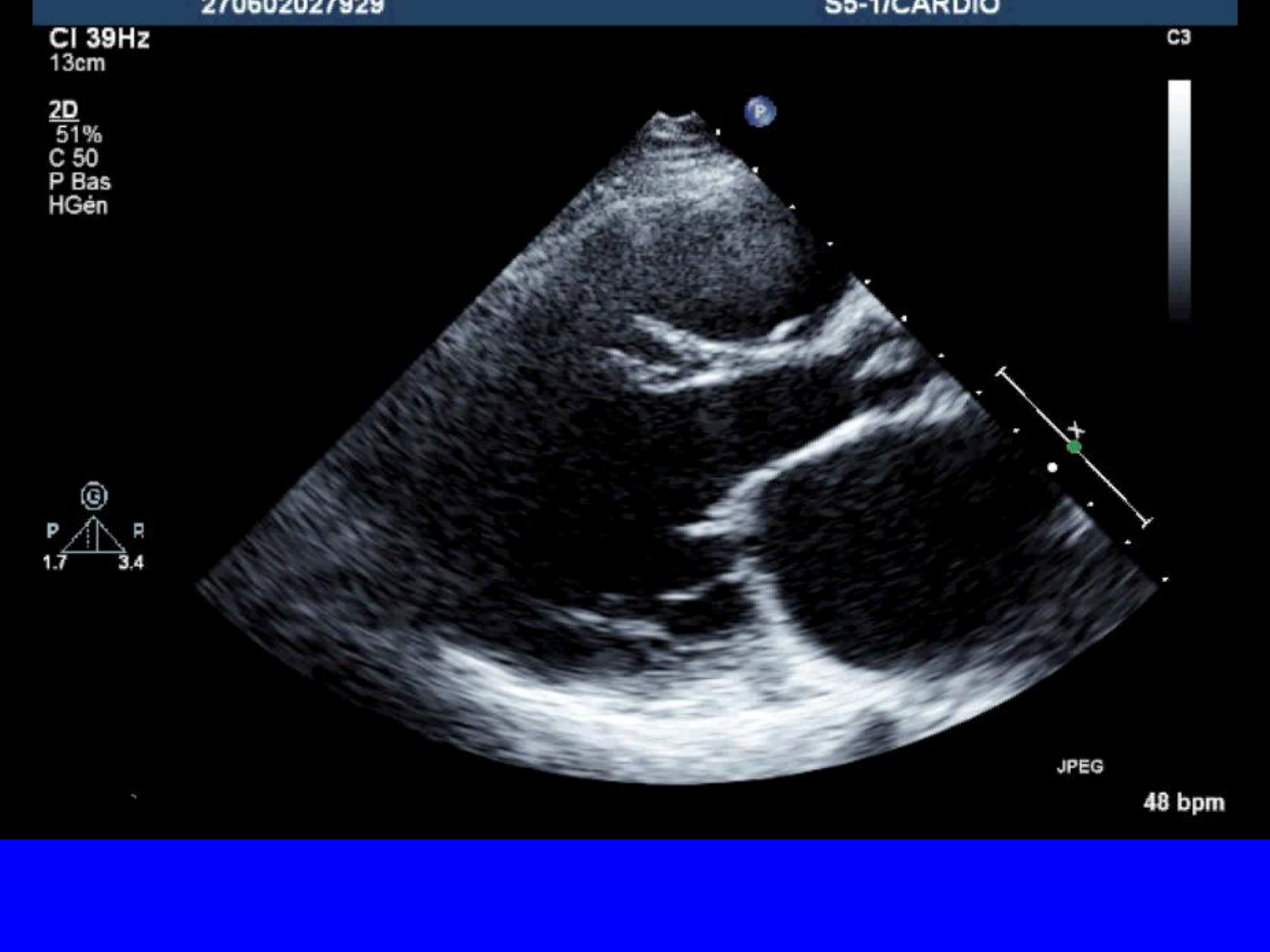## Echocardiography

- $\triangleright$  Valve area: 0.7 cm<sup>2</sup> (planimetry)
- Mean mitral gradient: 8 mmHg
- ▶ Cormier Class 1, Echo Score: 7
- $\triangleright$  MR mild
- ▶ Systolic pulmonary pressure: 45 mmHg at rest
- $\triangleright$  Left atrial area: 28 cm<sup>2</sup>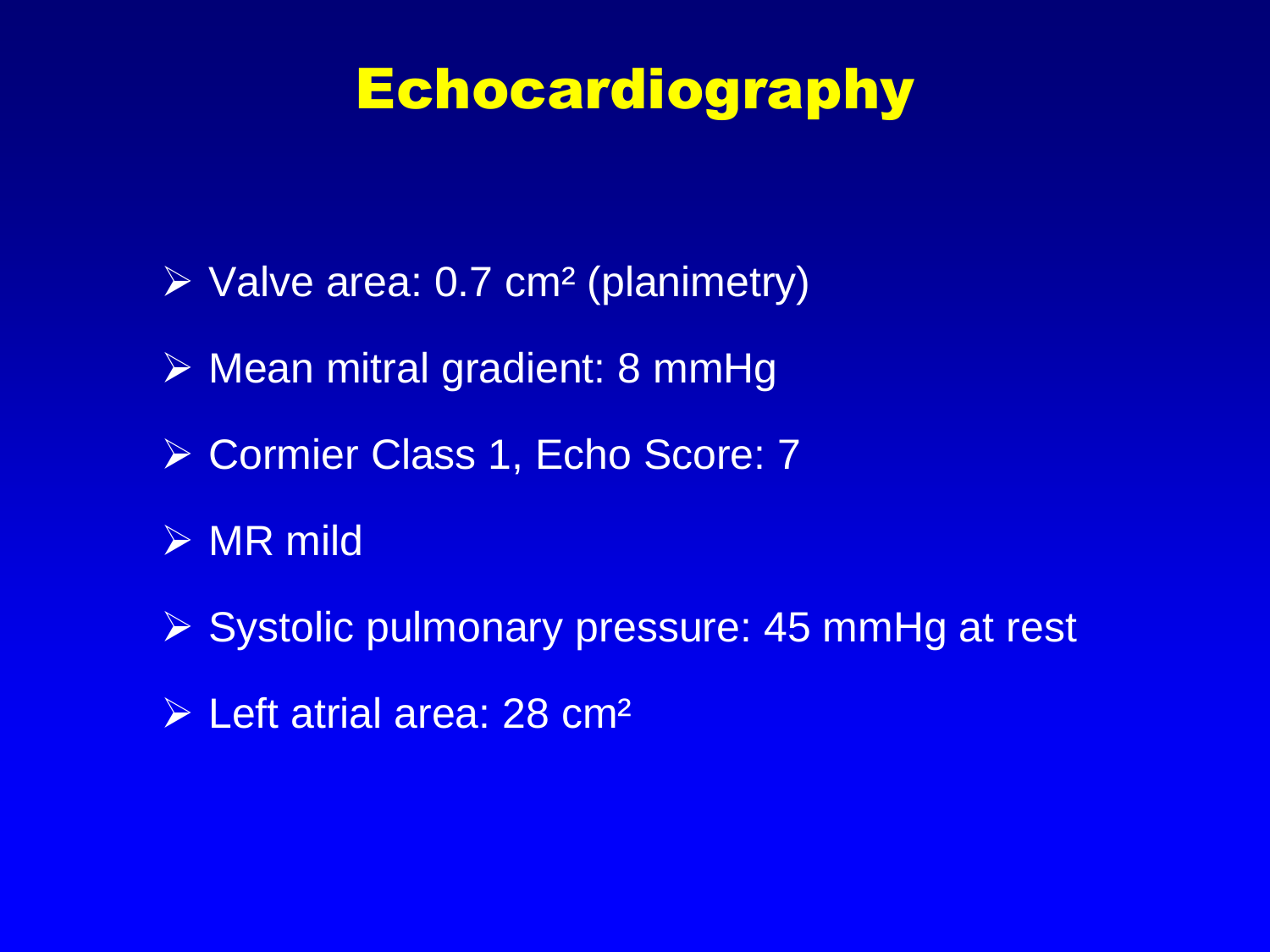## Therapeutic Options

- 1. Termination of pregnancy
- 2. Percutaneous mitral commissurotomy
- 3. Open-heart commissurotomy
- 4. Beta-blockers and close follow-up
- 5. No treatment and close follow-up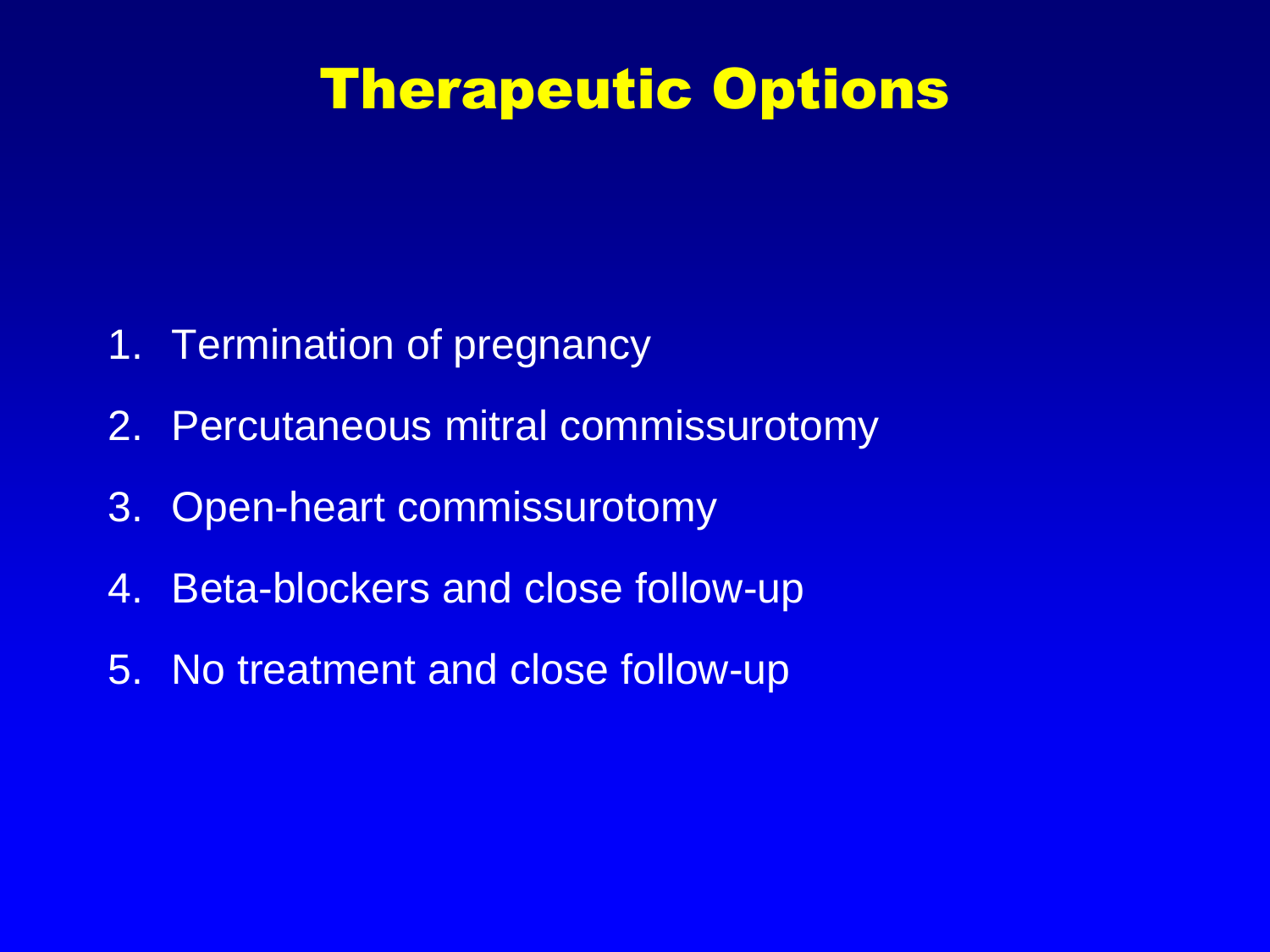## **Choice**

Beta-blockers and close follow-up

- Debatable indication for pregnancy termination and patient refusal
- $\triangleright$  Good tolerance : no indication for an invasive procedure
- ▶ Beta-blockers : tight stenosis and moderate pulmonary hypertension

close follow-up advised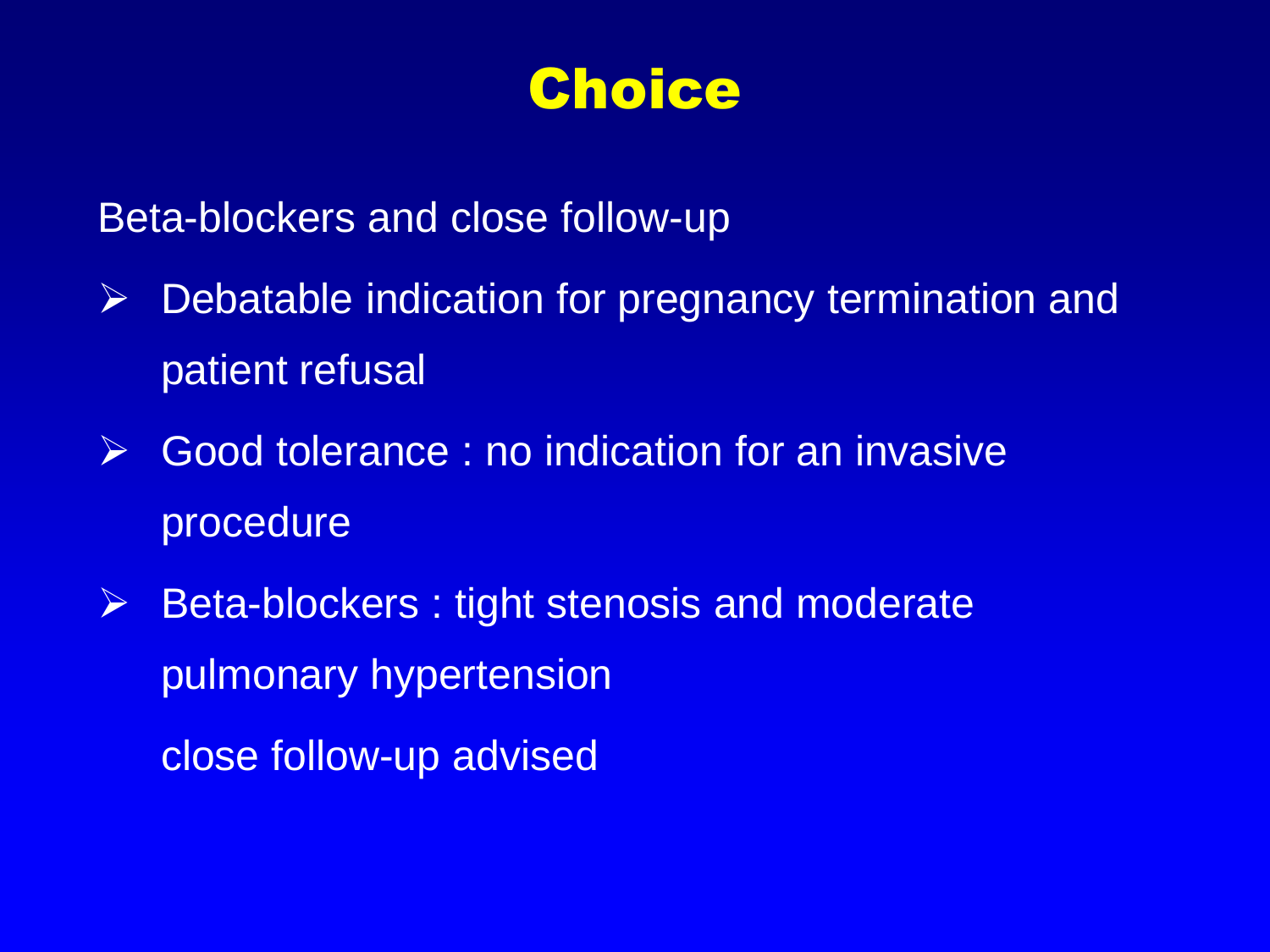## Evolution

- Dyspnea NYHA class III beginning at week 24
- No change in clinical examination
- ECG: sinus rhythm, heart rate 70 / min
- Echocardiography
	- Valve area 0.8 cm², mild MR
	- Mean gradient 12 mmHg
	- Systolic pulmonary artery pressure 65 mmHg
- No change after addition of furosemide 40 mg /day
- Normal fetal growth according to echography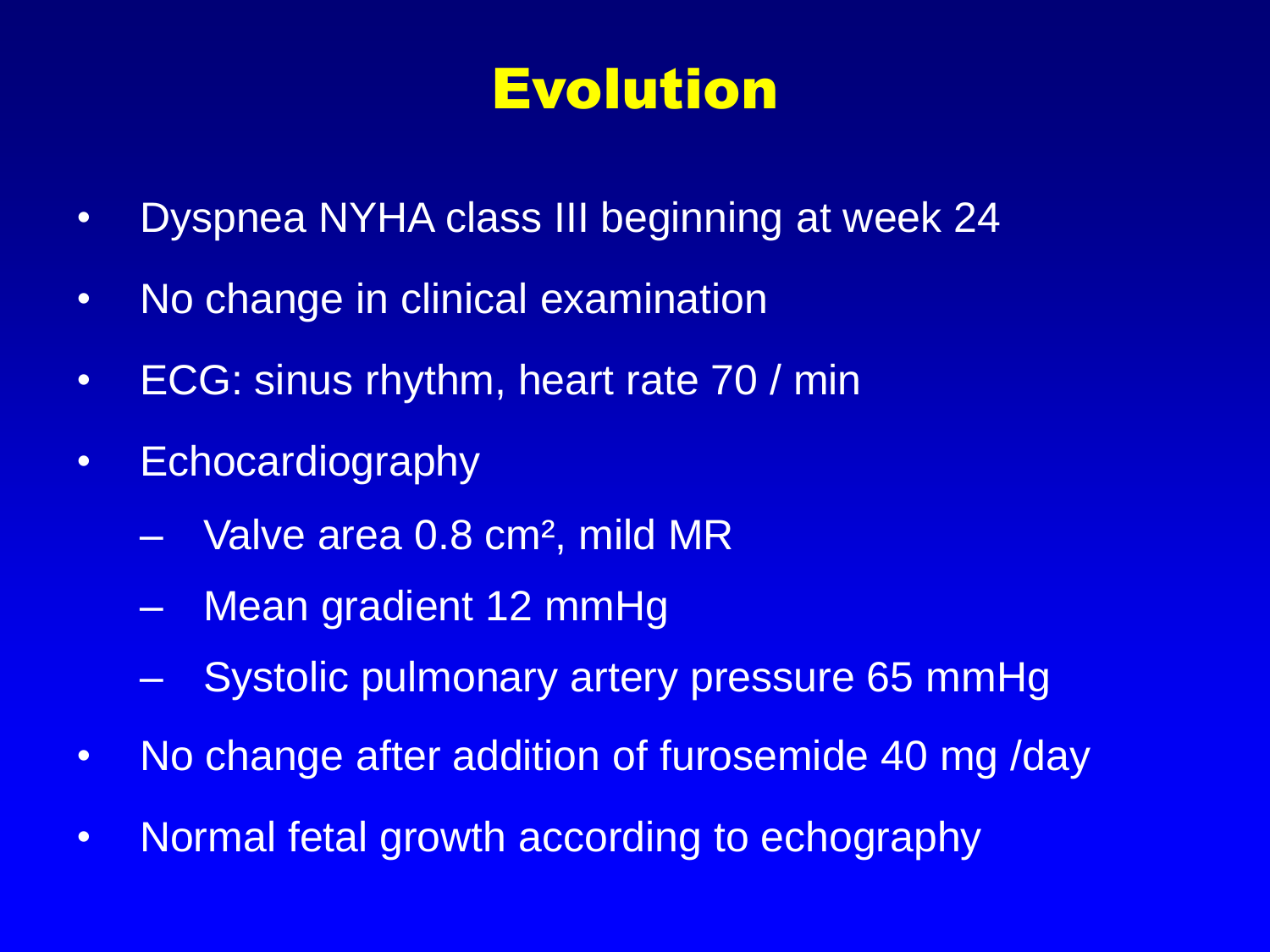## Therapeutic Options

- 1. Percutaneous mitral commissurotomy
- 2. Open-heart commissurotomy
- 3. Add diuretics
- 4. Program early delivery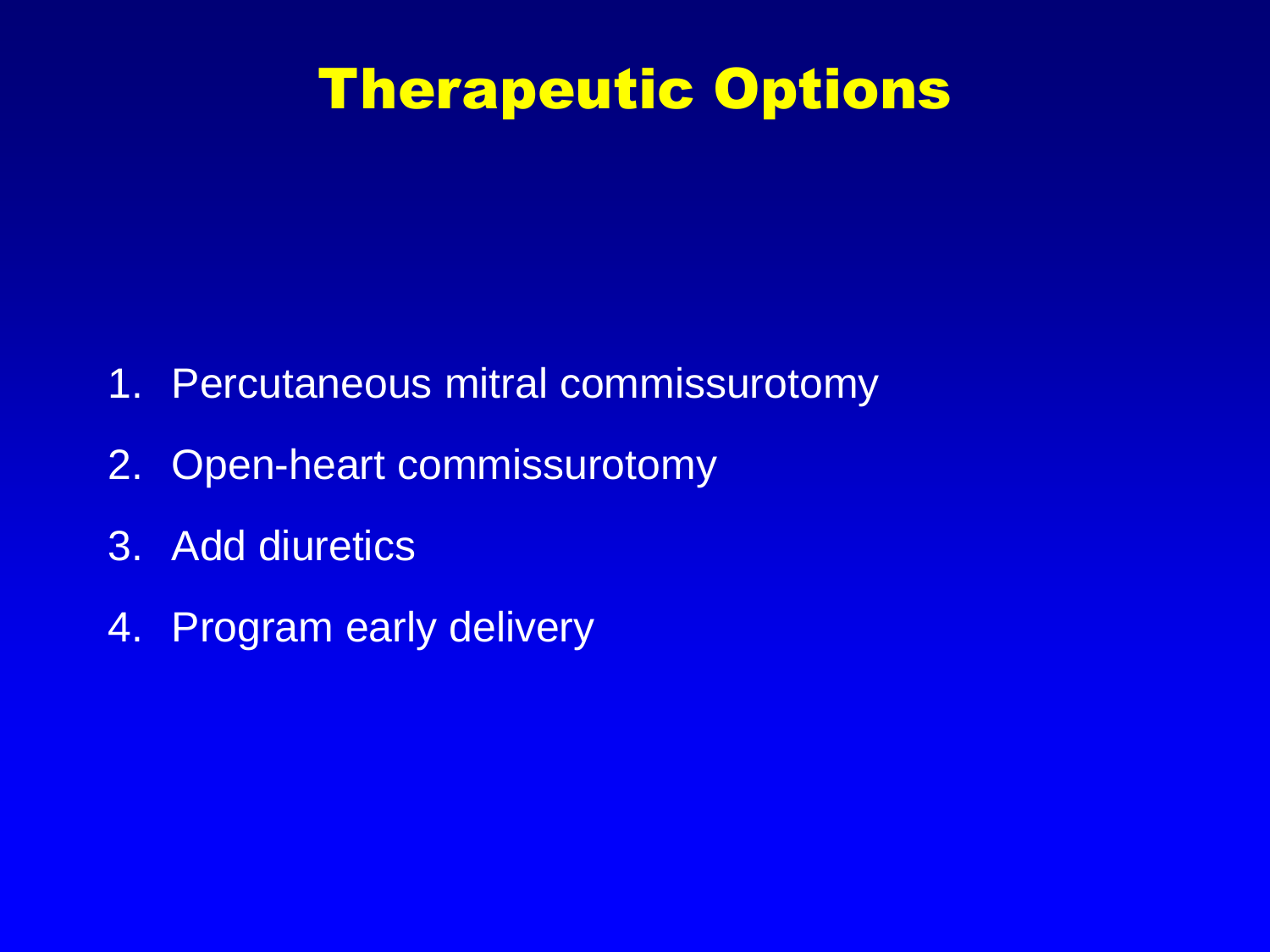

Percutaneous mitral commissurotomy

- Severe symptomatic MS despite medical therapy
- $\rightarrow$  High risk of fetal and maternal complication (3<sup>rd</sup> trimester, delivery)
- Anatomical conditions suitable for balloon commissurotomy
- Pregnancy term > 20 weeks
- High fetal risk if open-heart surgery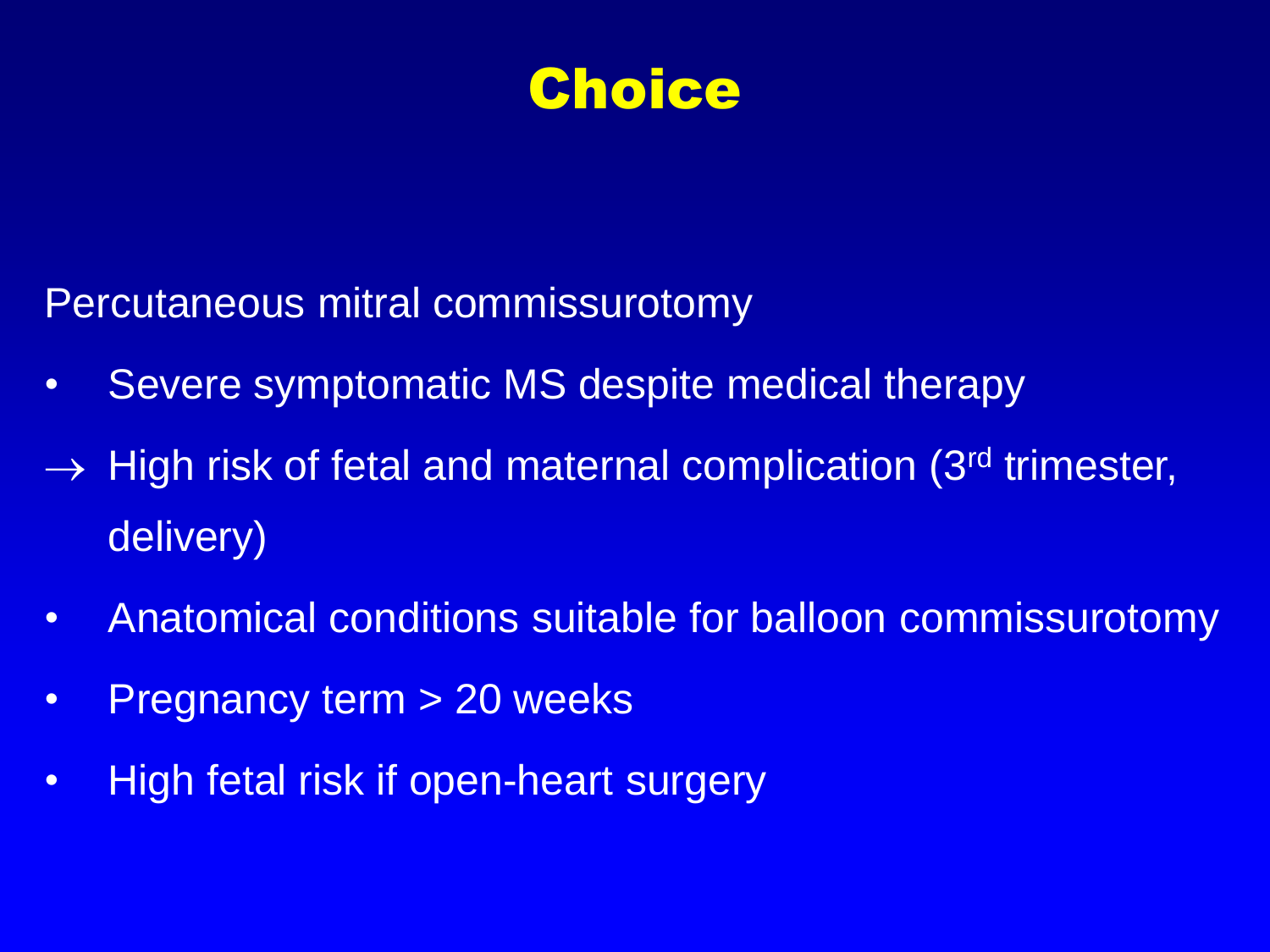## Procedure

- Percutaneous mitral commissurotomy at 26<sup>th</sup> week
	- Under general anaesthesia with per-procedure TEE (no LA thrombus)
	- Stepwise Inoue technique under echo monitoring
	- Uneventful procedure
- Echocardiographic examination
	- Complete opening of external commissure
	- Valve area 1.6 cm<sup>2</sup>
	- Mean gradient 9 mmHg
	- Systolic pulmonary artery pressure 40 mmHg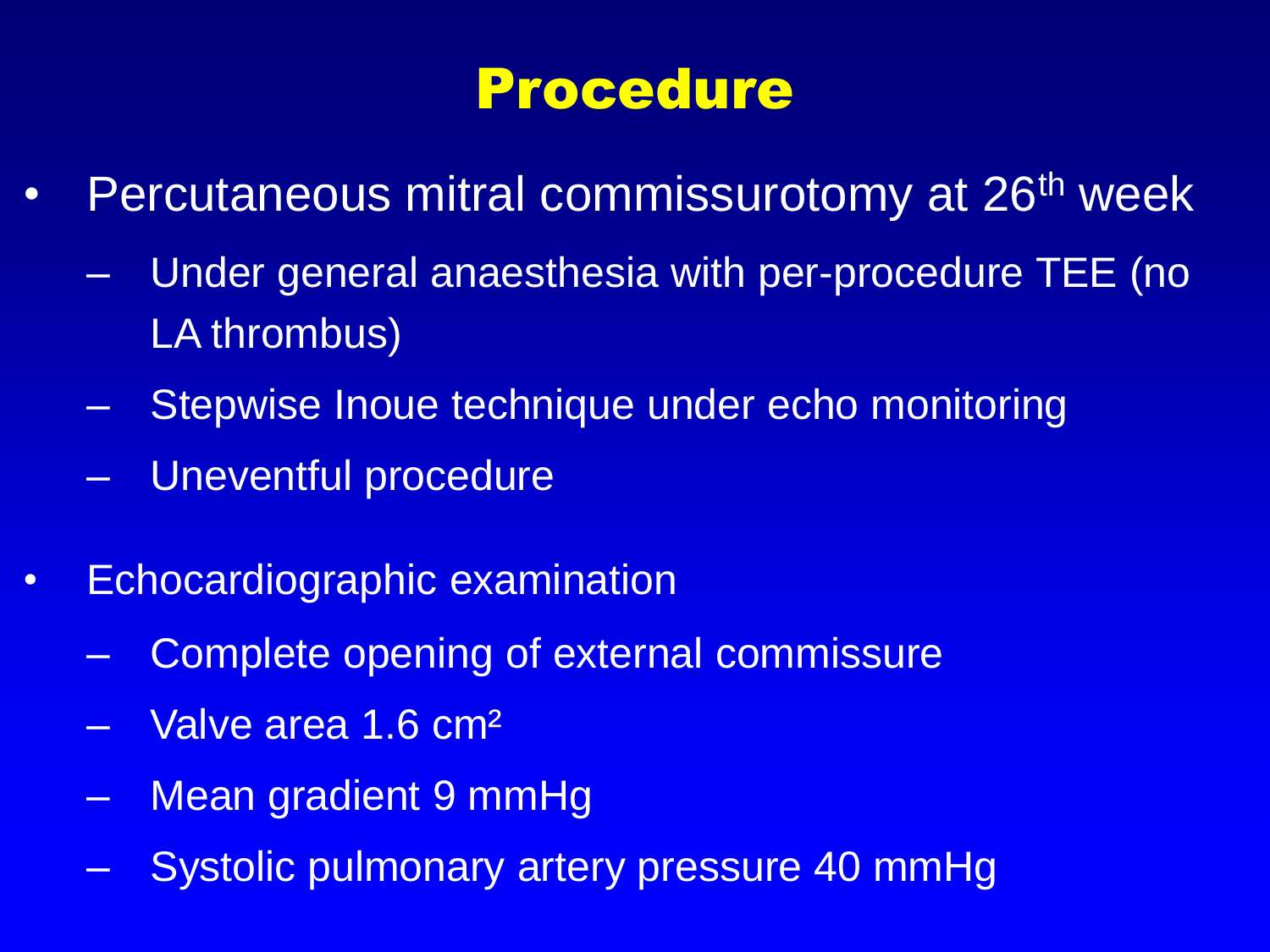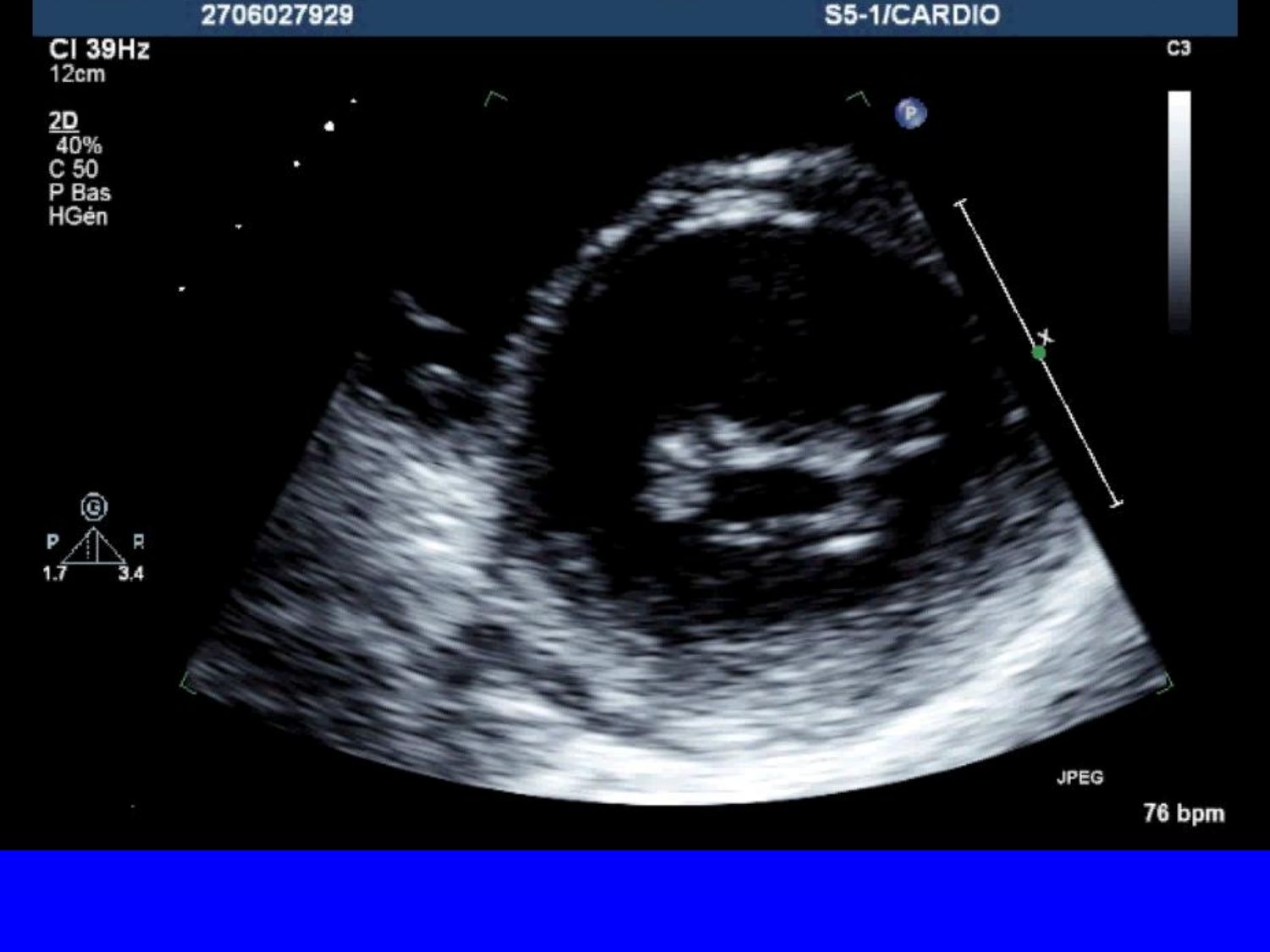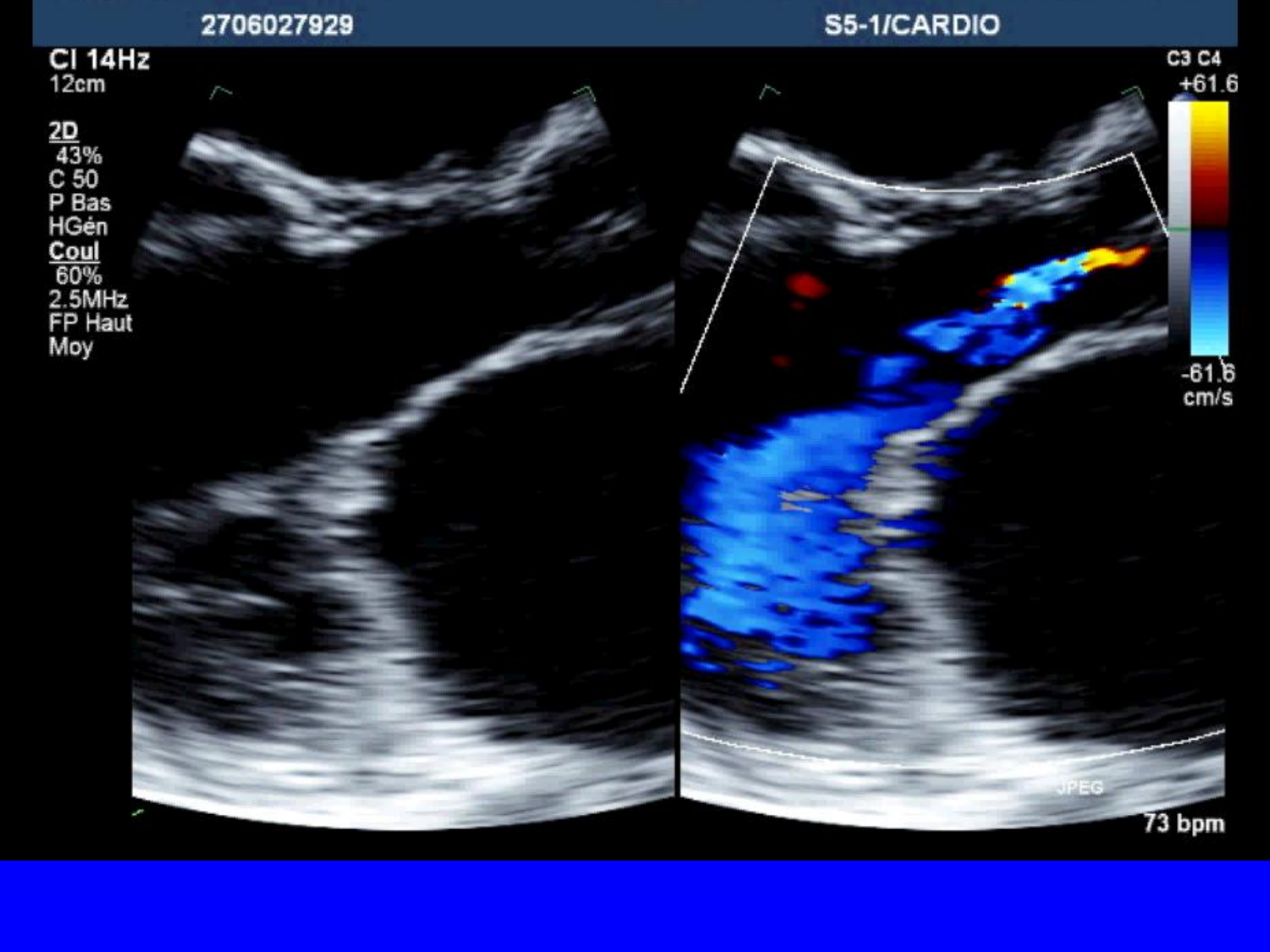## Pregnancy Outcome

- Clinically stable in NYHA class II under beta-blockers
- TTE at 38<sup>th</sup> week : mean gradient 10 mmHg, sPAP 45 mmHg
- Vaginal delivery at 39<sup>th</sup> week under epidural analgesia and beta-blockers
- No dyspnea during labour and delivery
- Delivery of a healthy newborn
- No event post-partum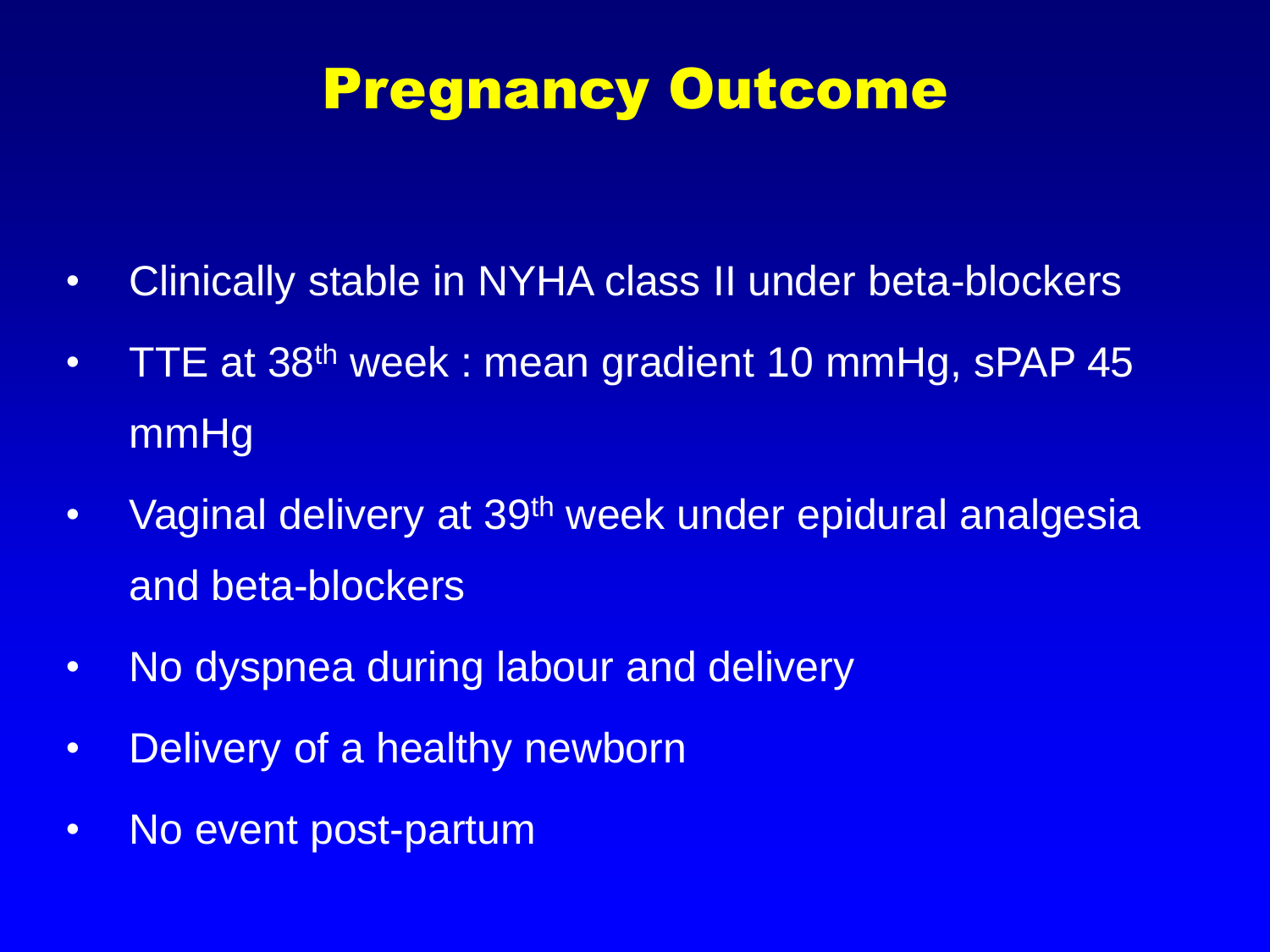# Haemodynamic Changes During Pregnanacy and Delivery

#### Pregnancy Delivery





*(Hunter et al. Br Med J 1992;68:540-3)*

*(Thorne Heart 2004;90:450-6)*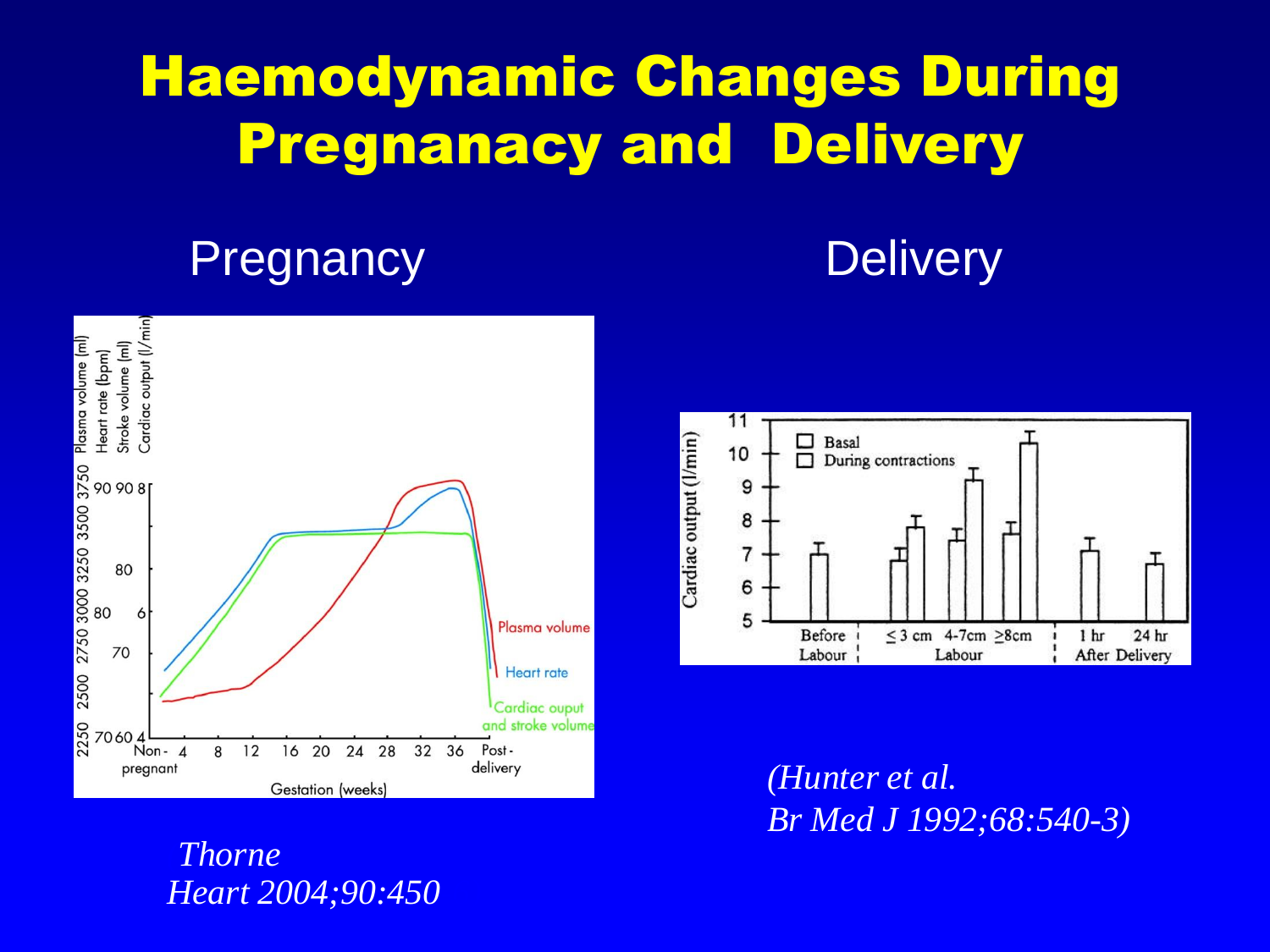#### Mitral Stenosis and Pregnancy

- Blood volume
- Cardiac output poor tolerance
- Heart rate
- $\triangleright$  High risk of decompensation of severe MS (<1.5 cm²) , even if good tolerance before pregnancy *(Hameed et al. J Am Coll Cardiol 2001;37:893-9)*



 $\triangleright$  Impairment of maternal and foetal prognosis Highest risk during 3rd trimester, delivery, and post-partum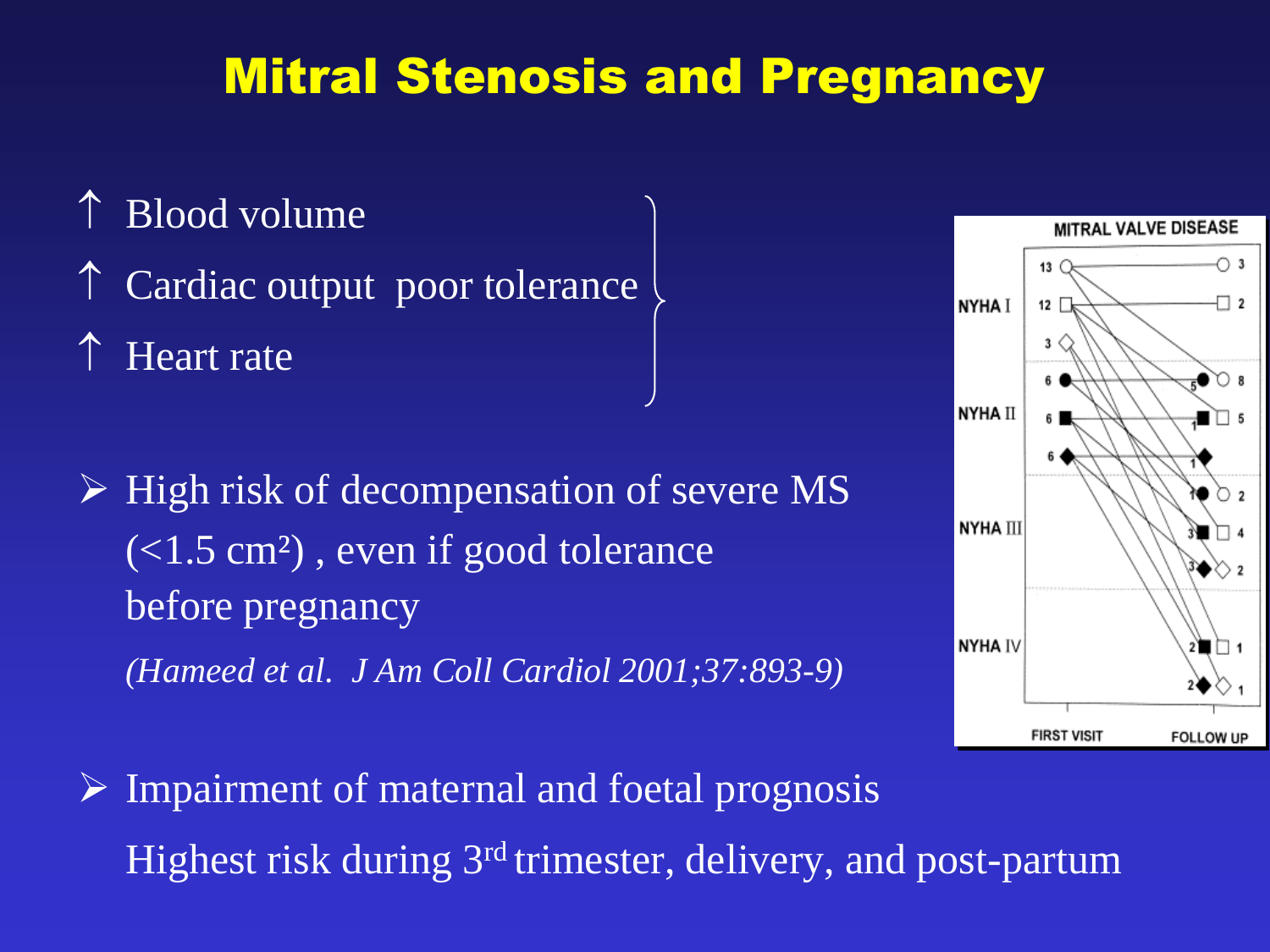#### Prognosis of MS During Pregnancy

- 35% maternal complications
	- 31% acute pulmonary oedema
	- 11% arrhythmias
	- 10% embolic events
	- 3% deaths

#### *(Elkayam J Am Coll Cardiol 2005;46:223-30)*

| • Fœtal prognosis                   | <b>IMS</b> | <b>Controls</b> |
|-------------------------------------|------------|-----------------|
| Prematurity (%)                     | 44         | 11              |
| Intrauterine growth retardation (%) | 33         |                 |
| Stillbirth (%)                      | 11         |                 |
| Birth weight (Kg)                   | 2.5        | 3.3             |

*(Hameed et al. J Am Coll Cardiol 2001;37:893-9)*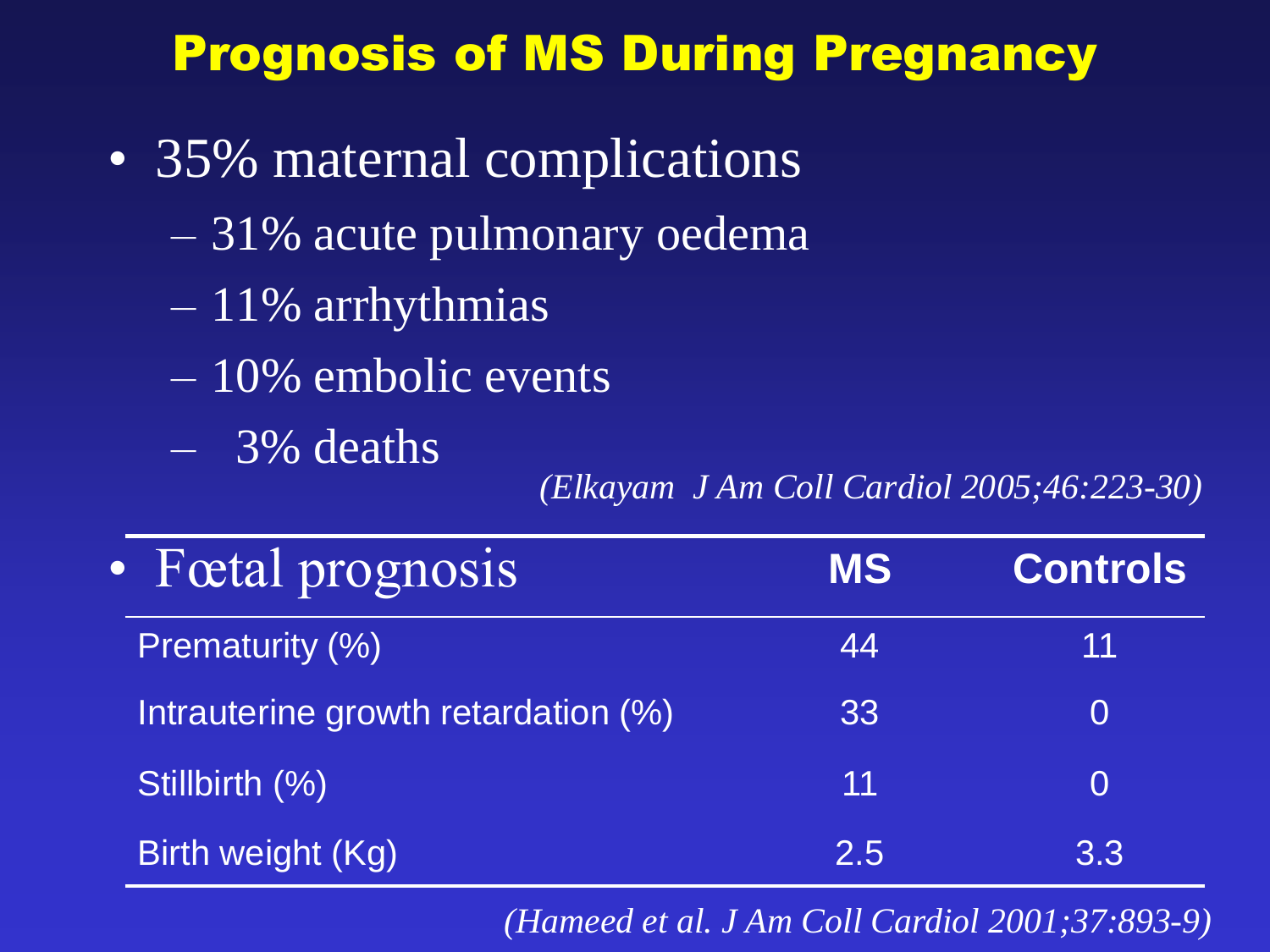## Mitral Stenosis and Pregnancy **Therapeutic Options**

- Medical therapy ß blockers, rest, diuretics
- Surgery
	- Closed-heart commissurotomy (foetal deaths 2-10%)
	- Open-heart commissurotomy, MVR: high risk for the foetus related to cardiopulmonary bypass (death 20 - 30% + signs of foetal distress)

• Percutaneous mitral commissurotomy Good foetal and maternal tolerance

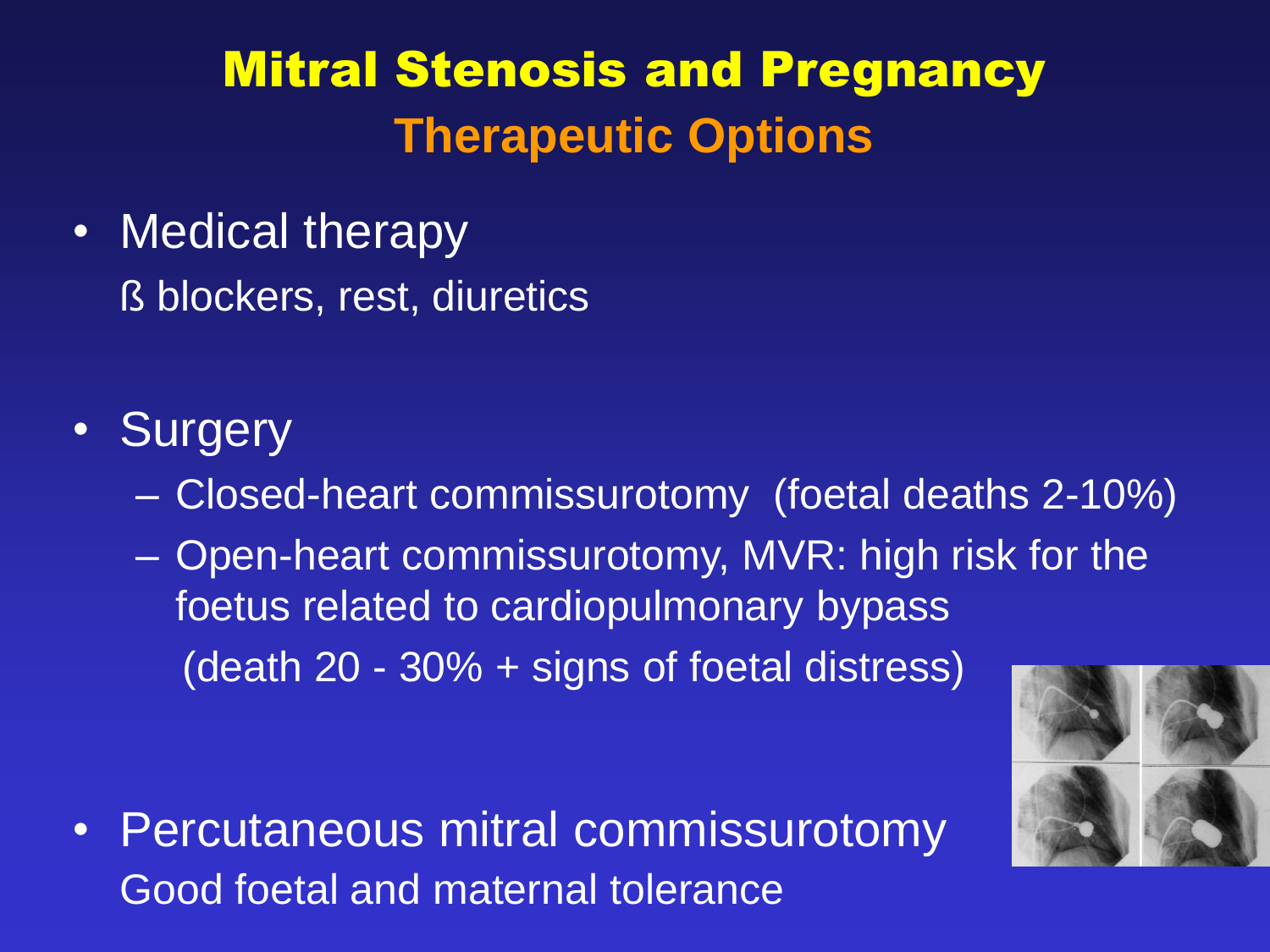# Cardiac Surgery Under Cardiopulmonary Bypass and Pregnancy

|                                       | <b>Procedures</b><br>$(n=)$ | <b>Maternal</b><br>Deaths (%) | <b>Foetal</b><br>Deaths (%) |
|---------------------------------------|-----------------------------|-------------------------------|-----------------------------|
| Becker et al.<br>Ann Thorac Surg 1983 | 68                          | 1.5                           | 20                          |
| Parry et al.<br>Ann Thorac Surg 1996  | 133                         | $\mathbf{3}$                  | 19                          |
| Arnoni et al.<br>Ann Thorac Surg 2003 | 74                          | 8.6                           | 18.6                        |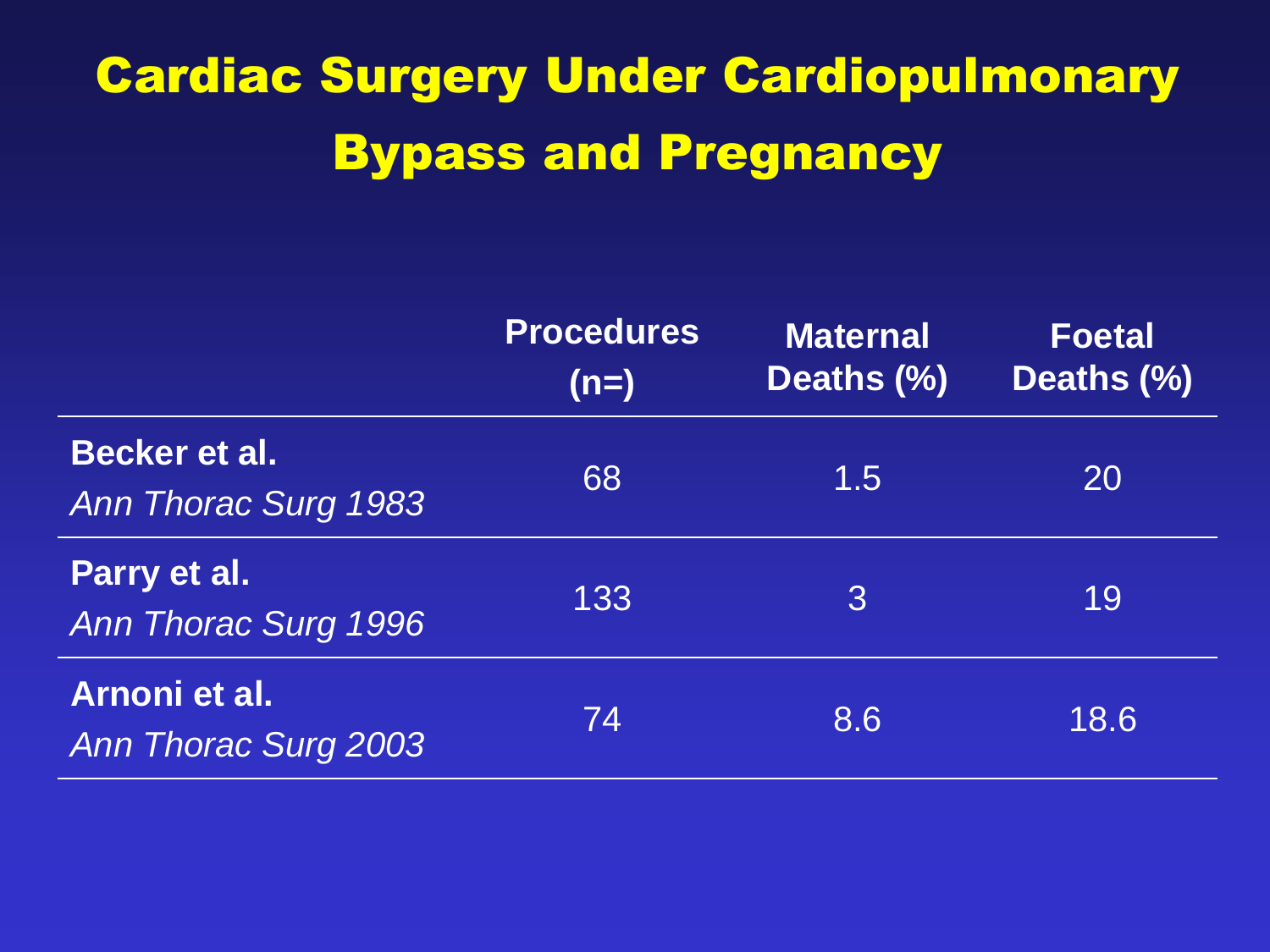## Aortic Stenosis and Pregnancy

- Low risk of decompensation if NYHA class I-II before pregnancy *(Hameed et al. J Am Coll Cardiol 2001;37:893-9)*
- Good tolerance if mean gradient < 50 mmHg during pregnancy



- Risk of complications if mean gradient > 50 mmHg and NYHA class III-IV
	- $\triangleright$  Consider intervention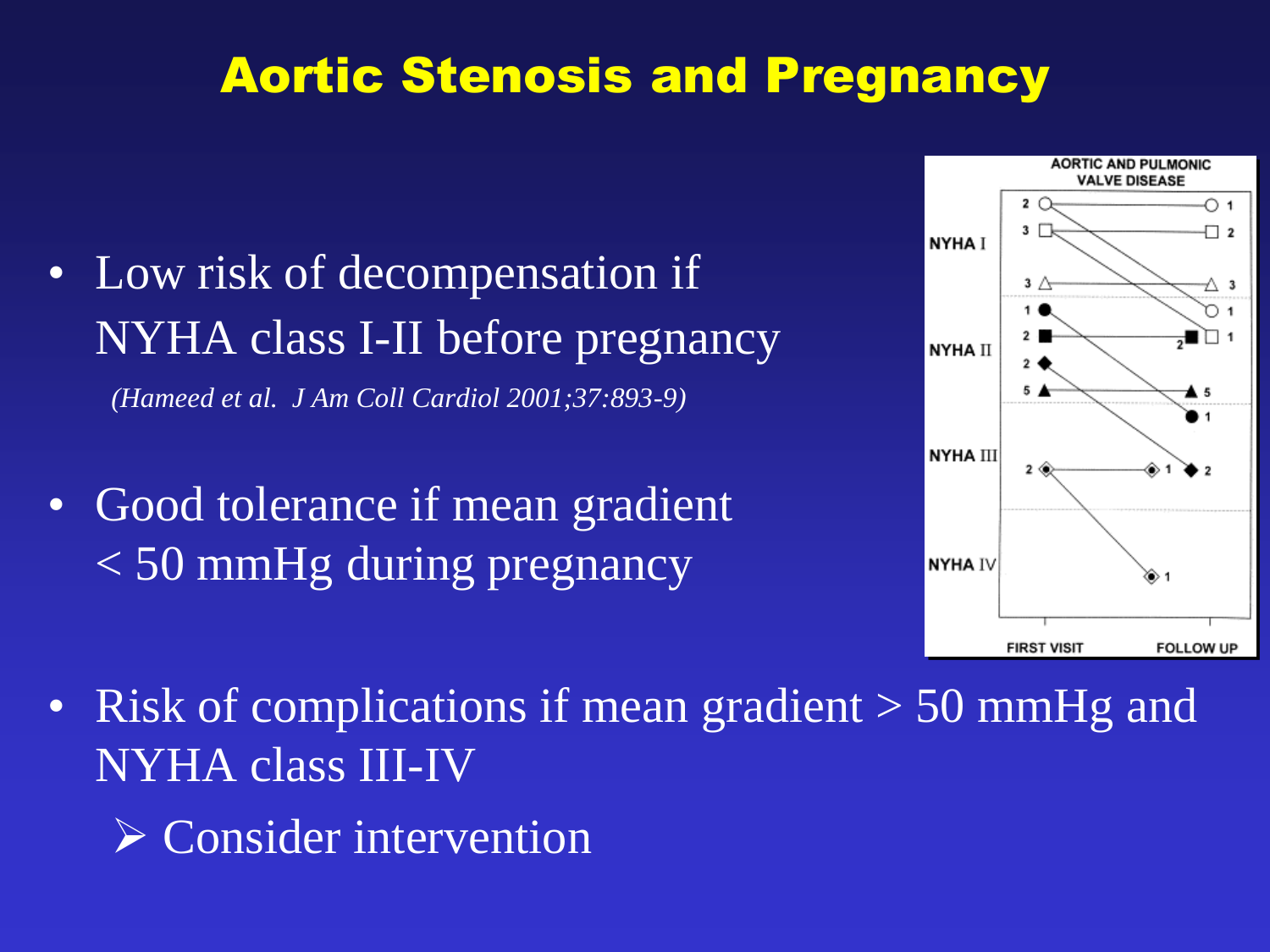

#### **ESC Guidelines on the management of** CME cardiovascular diseases during pregnancy

The Task Force on the Management of Cardiovascular Diseases during Pregnancy of the European Society of Cardiology (ESC)

Endorsed by the European Society of Gynecology (ESG), the Association for European Paediatric Cardiology (AEPC), and the German Society for Gender **Medicine (DGesGM)** 

Authors/Task Force Members Vera Regitz-Zagrosek (Chairperson) (Germany)\*, Carina Blomstrom Lundqvist (Sweden), Claudio Borghi (Italy), Renata Cifkova (Czech Republic), Rafael Ferreira (Portugal), Jean-Michel Foidart<sup>†</sup> (Belgium), J. Simon R. Gibbs (UK), Christa Gohlke-Baerwolf (Germany), Bulent Gorenek (Turkey), Bernard lung (France), Mike Kirby (UK), Angela H. E. M. Maas (The Netherlands), Joao Morais (Portugal), Petros Nihoyannopoulos (UK), Petronella G. Pieper (The Netherlands), Patrizia Presbitero (Italy), Jolien W. Roos-Hesselink (The Netherlands), Maria Schaufelberger (Sweden), Ute Seeland (Germany), Lucia Torracca (Italy).

ESC Committee for Practice Guidelines (CPG): Jeroen Bax (CPG Chairperson) (The Netherlands), Angelo Auricchio (Switzerland), Helmut Baumgartner (Germany), Claudio Ceconi (Italy), Veronica Dean (France), Christi Deaton (UK), Robert Fagard (Belgium), Christian Funck-Brentano (France), David Hasdai (Israel), Arno Hoes (The Netherlands), Juhani Knuuti (Finland), Philippe Kolh (Belgium), Theresa McDonagh (UK), Cyril Moulin (France), Don Poldermans (The Netherlands), Bogdan A. Popescu (Romania), Zeljko Reiner (Croatia), Udo Sechtem (Germany), Per Anton Sirnes (Norway), Adam Torbicki (Poland), Alec Vahanian (France), Stephan Windecker (Switzerland).



www.escardio.org/guidelines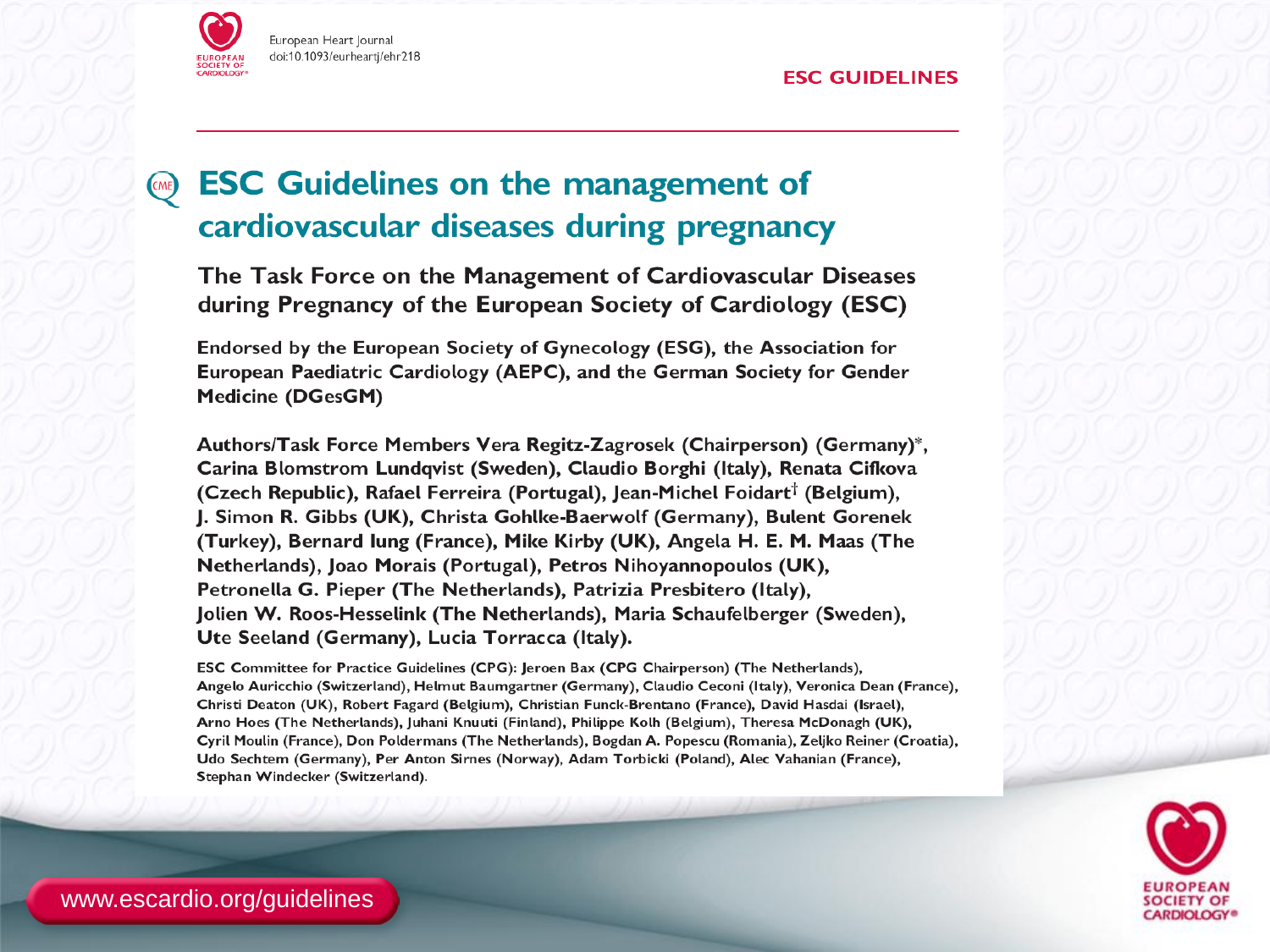## *Recommendations for the management of valvular heart disease*

| Table 9: Recommendations for the management of valvular heart disease                                                                                                           |                    |                    |
|---------------------------------------------------------------------------------------------------------------------------------------------------------------------------------|--------------------|--------------------|
| <b>Recommendations</b>                                                                                                                                                          | Class <sup>a</sup> | Level <sup>b</sup> |
| <b>Mitral stenosis</b>                                                                                                                                                          |                    |                    |
| In patients with symptoms or pulmonary hypertension, restricted<br>activities and BI-selective blockers are recommended.                                                        |                    | в                  |
| Diuretics are recommended when congestive symptoms persist<br>despite B-blockers.                                                                                               |                    | в                  |
| Patients with severe MS should undergo intervention before pregnancy.                                                                                                           |                    | c                  |
| Therapeutic anticoagulation is recommended in the case of atrial<br>fibrillation, left atrial thrombosis, or prior embolism.                                                    |                    | c                  |
| Percutaneous mitral commissurotomy should be considered in<br>pregnant patients with severe symptoms or systolic pulmonary artery<br>pressure >50 mmHg despite medical therapy. |                    | c                  |
|                                                                                                                                                                                 |                    |                    |

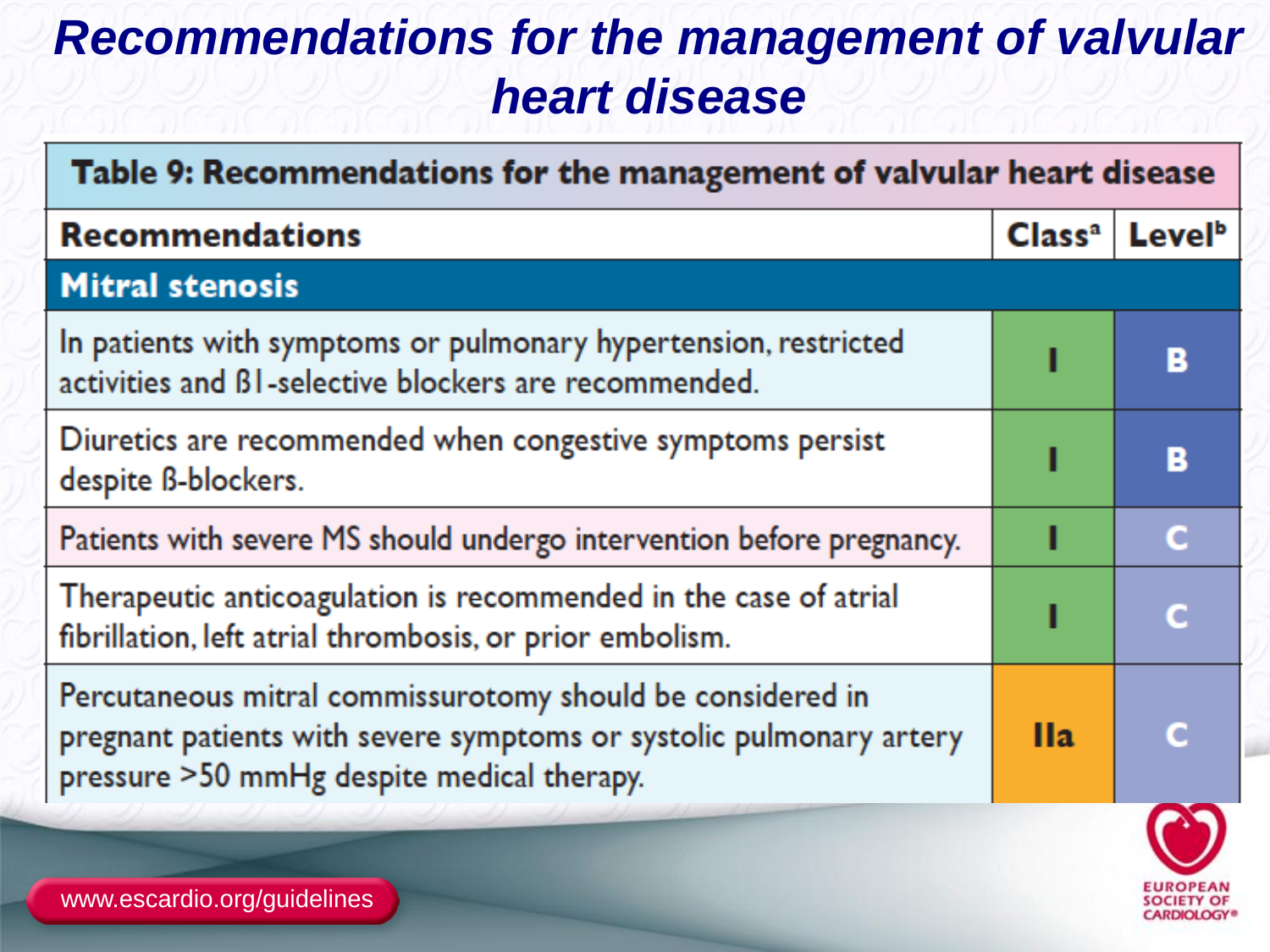## *Recommendations for the management of valvular heart disease*

| <b>Recommendations</b>                                                                                                                                                      | <b>Class</b> | <b>Level</b> |
|-----------------------------------------------------------------------------------------------------------------------------------------------------------------------------|--------------|--------------|
| <b>Aortic stenosis</b>                                                                                                                                                      |              |              |
| Patients with severe AS should undergo intervention pre-pregnancy if:                                                                                                       |              |              |
| • they are symptomatic                                                                                                                                                      |              | в            |
| • or LV dysfunction (LVEF <50%) is present                                                                                                                                  |              | C            |
| Asymptomatic patients with severe AS should undergo intervention<br>pre-pregnancy when they develop symptoms during exercise testing.                                       |              | c            |
| Asymptomatic patients with severe AS should be considered for<br>intervention pre-pregnancy when a fall in blood pressure below<br>baseline during exercise testing occurs. |              | c            |

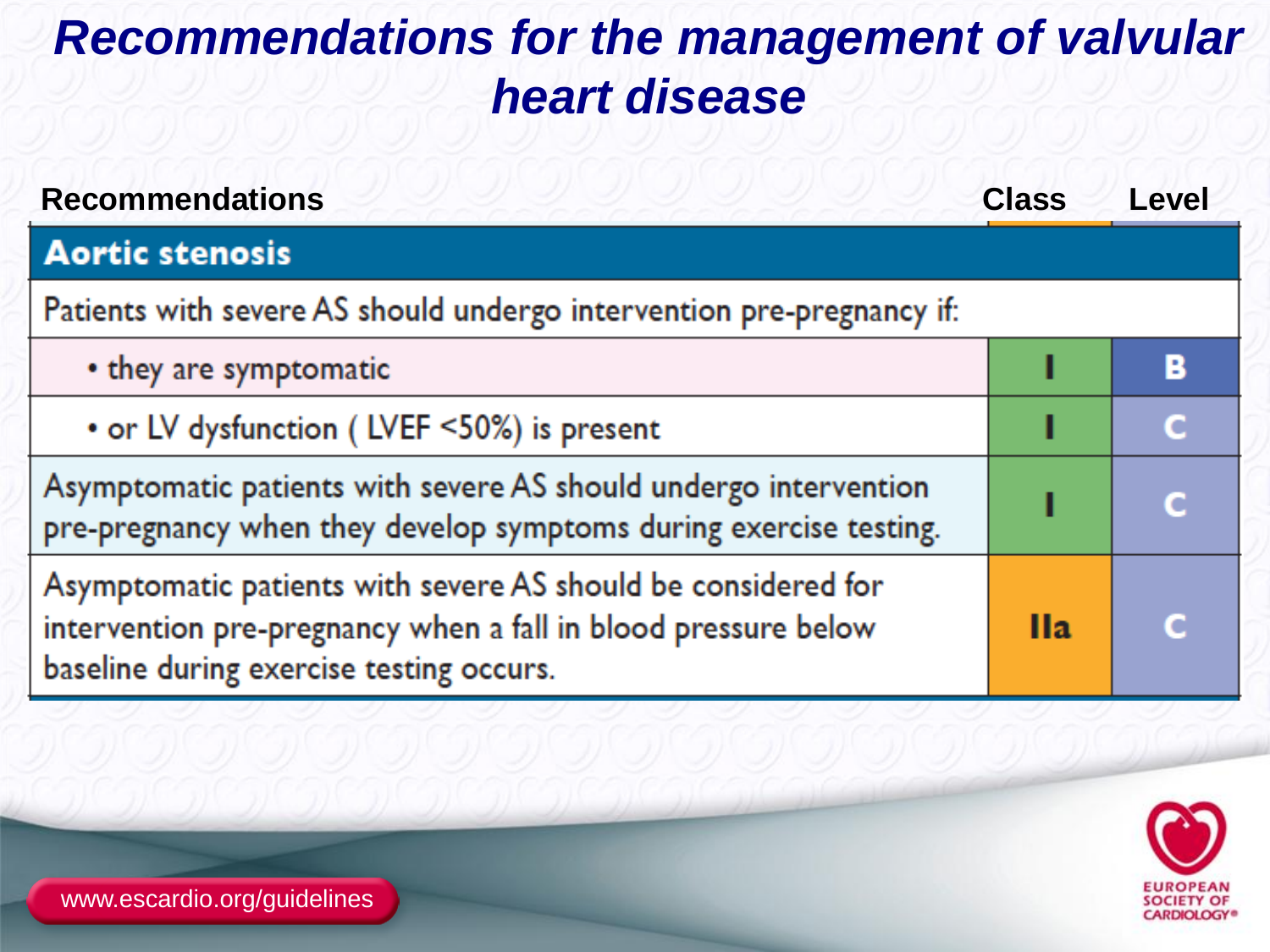## *Recommendations for the management of valvular heart disease*

| <b>Recommendations</b>                                                                                                                                                        | <b>Class</b> | Level |
|-------------------------------------------------------------------------------------------------------------------------------------------------------------------------------|--------------|-------|
| <b>Regurgitant lesions</b>                                                                                                                                                    |              |       |
| Patients with severe aortic or mitral regurgitation and symptoms<br>or impaired ventricular function or ventricular dilatation should be<br>treated surgically pre-pregnancy. |              |       |
| Medical therapy is recommended in pregnant women with regurgitant<br>lesions when symptoms occur.                                                                             |              |       |